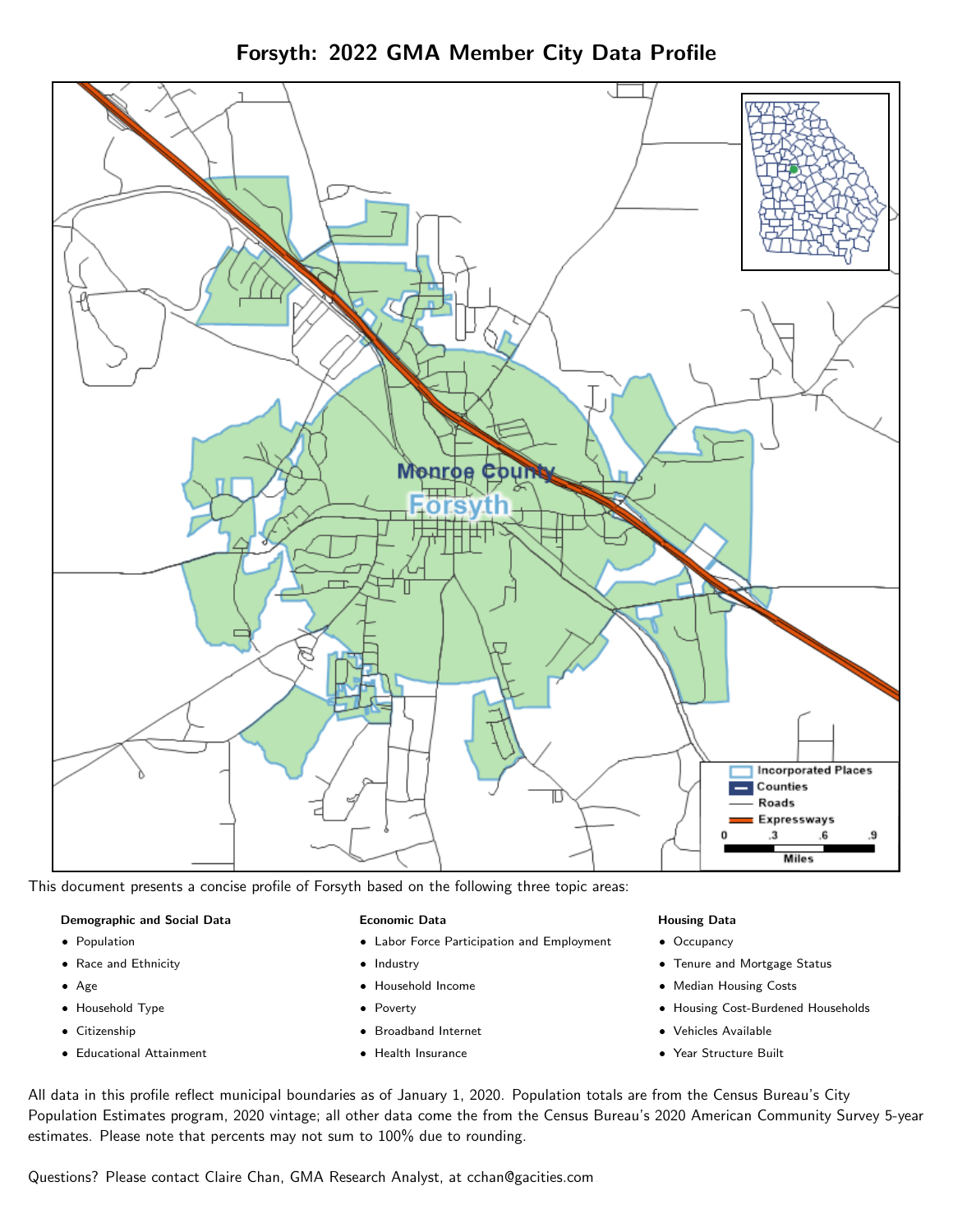## Forsyth: Demographic and Social





**Citizenship** 

Age



Source: American Community Survey, 2020 5-year estimates, table B05002 Source: American Community Survey, 2020 5-year estimates, table B15002





Source: U.S. Census Bureau, City Population Estimates, 2020 vintage Source: American Community Survey, 2020 5-year estimates, table B03002

### Household Type



Source: American Community Survey, 2020 5-year estimates, table B01001 Source: American Community Survey, 2020 5-year estimates, table B11001

#### Educational Attainment



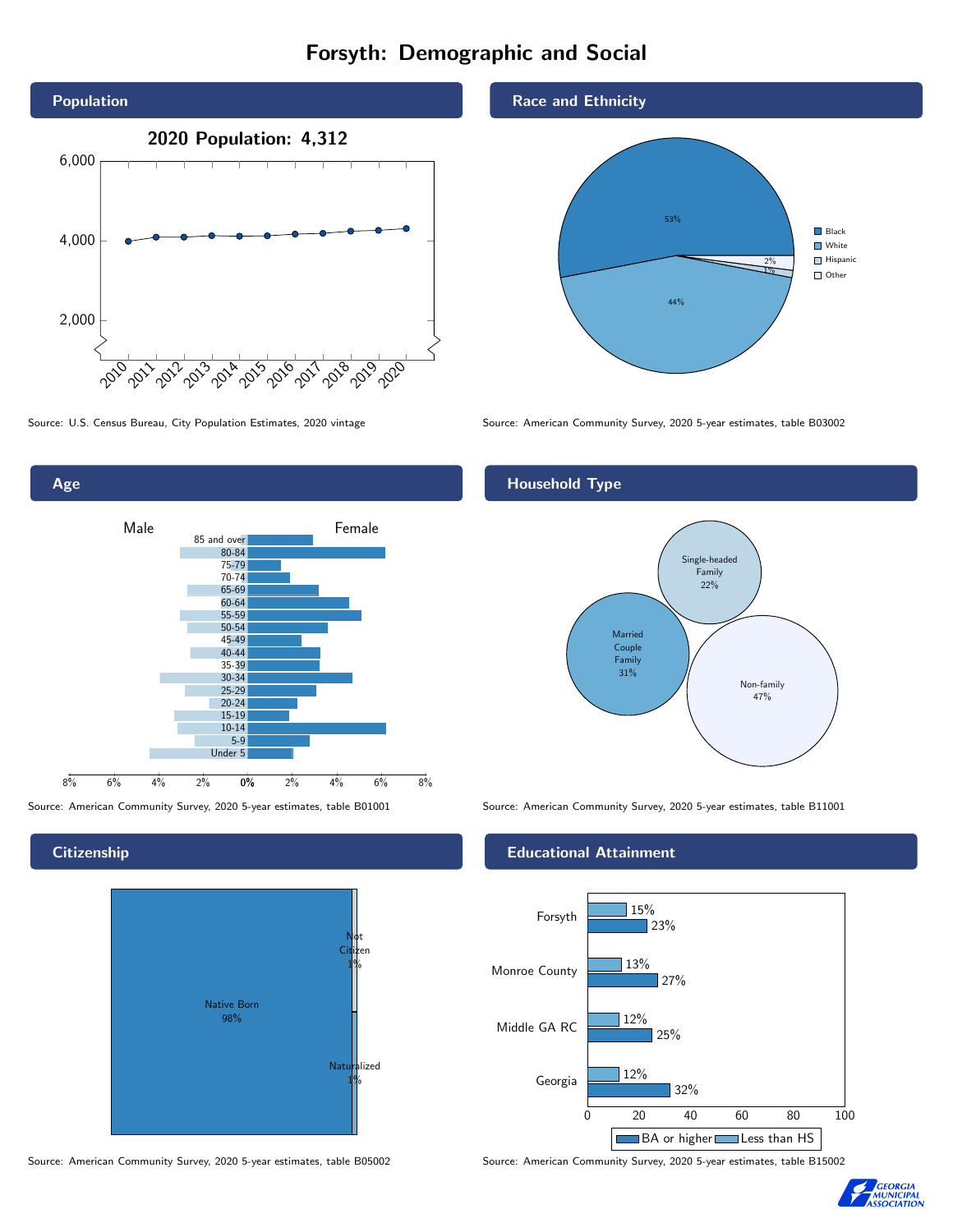## Forsyth: Economic



Source: American Community Survey, 2020 5-year estimates, table B23001 Note: Unemployment rate is based upon the civilian labor force.

## Industry

| Agriculture, forestry, fishing and hunting, and mining      | 2%    |
|-------------------------------------------------------------|-------|
| Construction                                                | 5%    |
| Manufacturing                                               | 9%    |
| <b>Wholesale Trade</b>                                      | 10%   |
| Retail Trade                                                | 8%    |
| Transportation and warehousing, and utilities               | 5%    |
| Information                                                 | $0\%$ |
| Finance and insurance, real estate, rental, leasing         | 8%    |
| Professional, scientific, mgt, administrative, waste mgt    | 6%    |
| Educational services, and health care and social assistance | 26%   |
| Arts, entertainment, recreation, accommodation, food        | 8%    |
| service                                                     |       |
| Other services, except public administration                | $3\%$ |
| Public administration                                       | 10%   |

Source: American Community Survey, 2020 5-year estimates, table C24030



Source: American Community Survey, 2020 5-year estimates, tables B19013 and B19025 Source: American Community Survey, 2020 5-year estimates, table B17010

Broadband Internet No 27% Yes 73%

#### Health Insurance



Source: American Community Survey, 2020 5-year estimates, table B28002 Source: American Community Survey, 2020 5-year estimates, table B18135